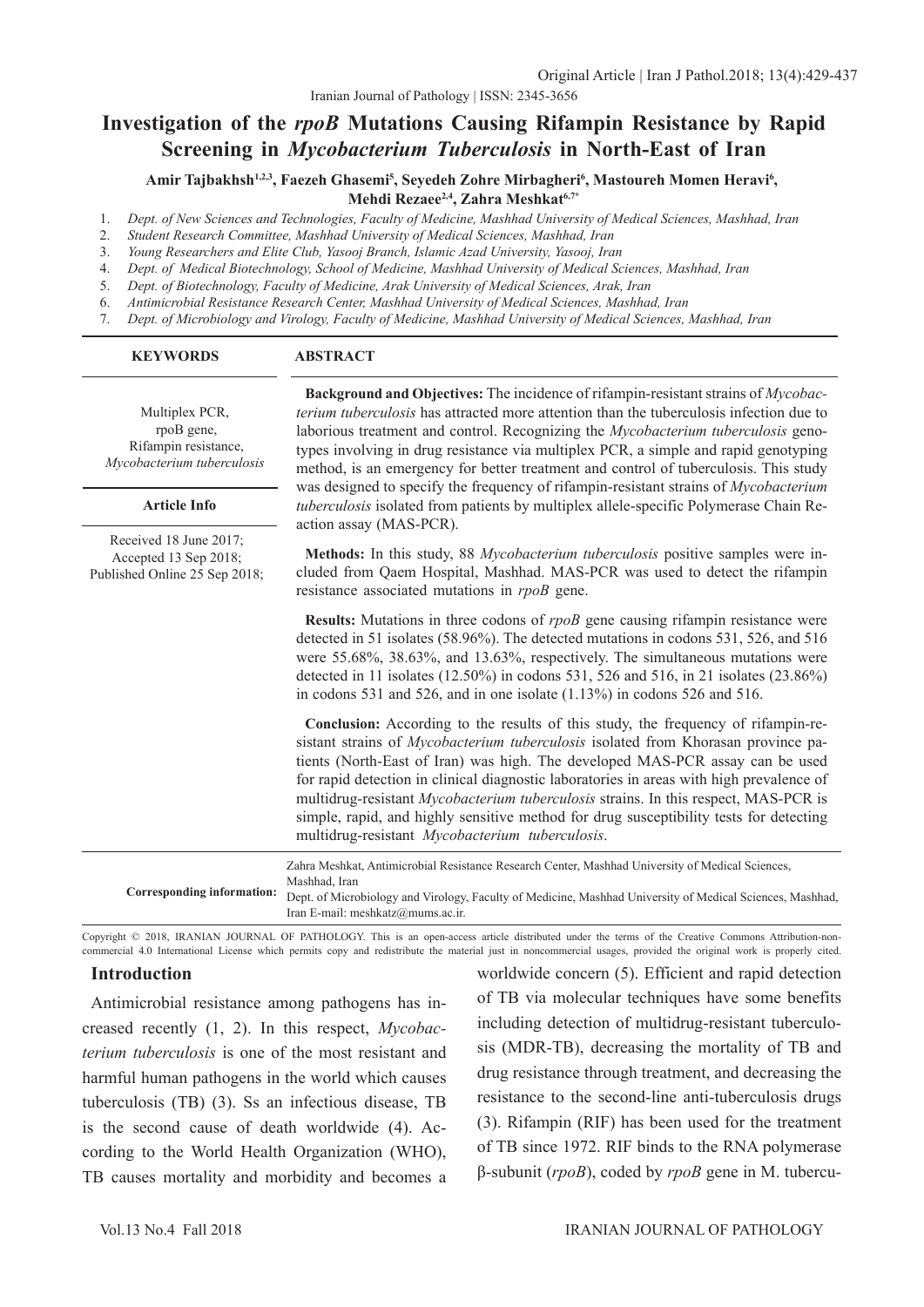losis and inhibits the elongation of mRNA. Hereupon, RIF inhibits bacterial growth and metabolism. Currently, RIF is used for the first-line therapy in shortcourse tuberculosis treatment (3). Resistance to isoniazid (INH) or RIF is known as multi-drug-resistant tuberculosis (MDR-TB), a form of TB infection that are resistant to treatment. Moreover, resistance to RIF is considered as MDR marker of TB. RIF-resistance is caused by mutations generally located in the short 81-bps region between codons 507 to 533 of the *rpoB* gene, also known as the rifampicin resistance determining region (RRDR). Single base insertion, deletion and substitution mutations in RRDR lead to the RIF resistance (6). Mutations in codons 511, 513, 516, 522, 526, 531, and 533 are responsible for the RIF resistance (7). Mutations in three codons 516, 526 and 531 in *rpoB* are conferred with high level (70 to 95%) of the RIF-resistant, particularly in the areas with high prevalence of MDR-TB (8). Determining the frequency of MDR-TB and rapid and effective detection of drug resistance TB infection is important for controlling the spread and the development of further resistant *Mycobacterium tuberculosis* strains. The appropriate anti-TB treatment reduces total cost of therapy and transmission of drug-resistant strains of *Mycobacterium tuberculosis*. Therefore, it is necessary to develop the molecular techniques which can quickly detect TB and MDR-TB (9, 10). According to the reports, Iran is among countries with a high prevalence of drug-resistant TB. However, there is not accurate and comprehensive information of drug resistance in Iran. On the other hand, most studies use a time-consuming technique that increases the time of treatment as well as treatment of resistant strains. In this respect, we have refined a method that provides a rapid and concurrent methodology for target

identification that minimizes resource requirements. In the current study, the frequency of *M. tuberculosis* resistance to RIF was investigated using multiplex allele-specific PCR (MAS-PCR). The MAS-PCR method detects main mutations that happen in *rpoB* region in the M. tuberculosis and result in resistance to RIF. The method is simple, rapid (in less than 2.5 hr) with reasonable cost, sensitive and specific based on the PCR and agarose gel electrophoresis. It detects RRDR mutations in DNA extracted from bronchial and sputum. Thus, in our study, point mutations were assessed by MAS-PCR in three codons 516, 526 and 531 of *rpoB* gene in samples isolated from TB patients admitted to Qaem Hospital, Mashhad, Iran.

## **Materials and Methods**

## **Patient characteristics and bacterial isolates**

In this cross-sectional study, all 88 DNA positive samples of patients with tuberculosis (confirmed in the previous study *via* IS6110 amplification (11)) referred to Qaem Hospital, Mashhad, Iran were collected (Table 1). This Hospital is considered as a center for the diagnosis and treatment of tuberculosis in the North-East of Iran. The study was approved by the Ethics Committee of Mashhad University of Medical Sciences. After gathering and decontamination of the samples, the isolates of M. tuberculosis were cultured on Lowenstein-Jensen (LJ) medium and incubated at 37°C for at least three weeks (12). Thus, M. tuberculosis isolates were recognized in consistent with its specific growth rate and colony morphology on LJ medium (11). Finally, the stocks of samples were prepared and bacterial DNAs were extracted via boiling method and then were stored at -20°C. PCR was used to amplify IS6110 and identified the M. tuberculosis positive samples.

**Table 1.** Frequency of M. tuberculosis positive patients in different groups, categorized based on the sex and type of sampling.

|                    | <b>Characteristic</b> | No. $(\%)$ of patients (N=88) |
|--------------------|-----------------------|-------------------------------|
| <b>Sex</b>         | Male                  | 54 (57.95%)                   |
|                    | Female                | $34(42.04\%)$                 |
| Type of<br>samples | Sputum                | 19(21.59%)                    |
|                    | <b>Bronchial</b>      | 69 (78.41%)                   |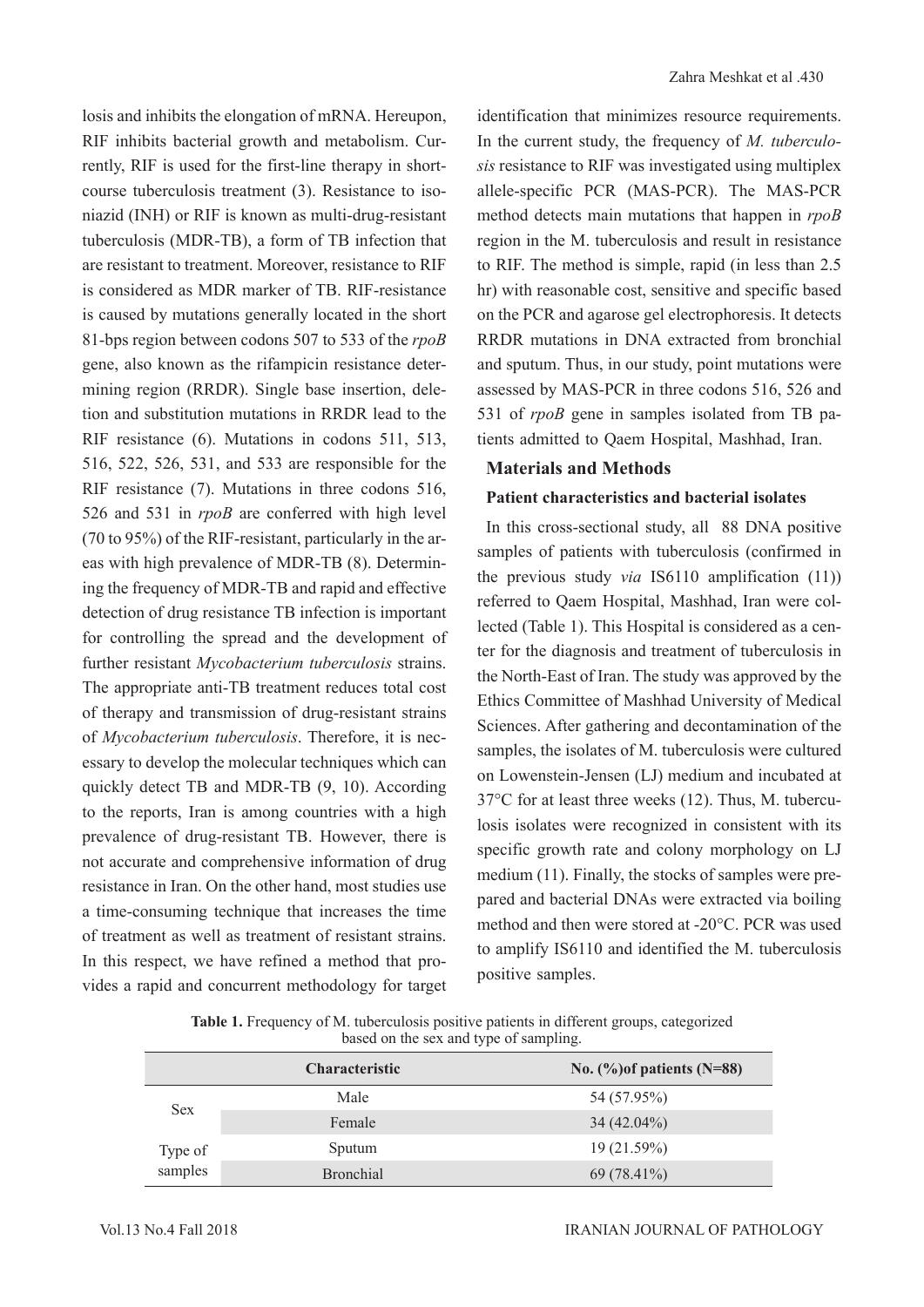#### **Multiplex allele-specific PCR (MAS-PCR)**

The MAS-PCR assay was performed to determine the mutated and wild-type alleles of *rpoB* gene (13). Multiplex PCR enables amplification of different fragments from limited amount of sample. One reverse primer R (*rpoB*) (5′-TTG ACC CGC GCG TAC AC-3<sup>'</sup>) was used for MAS-PCR, targeting three different codons of the *rpoB* gene along with three specific forward primers including F1 (*rpoB*) codon 516 (5′- CAG CTG AGC CAA TTC ATG GA-3ʹ), F2 (*rpoB*) codon 526 (5′-CTG TCG GGG TTG ACC CA-3ʹ), and F3 (*rpoB*) codon 531 (5′-CAC AAG CGC CGA CTG TC-3 $^{\prime}$ ) (13). In the absence of mutation in these codons of *rpoB* (516 or 526 or 531), wild-type-allelespecific fragments (218, 185, or 170 bp, respectively) were amplified (Figure 1) (14). Thus, when there was a mutation at the targeted codons, no PCR product was generated. Each MAS-PCR reaction was performed in 25 µl volume containing 5-10 ng of purified DNA sample, 1 mM MgCl<sub>2</sub>, 1 u of *Taq* DNA polymerase (Cinagen, Iran), 2.5 μl PCR Buffer (10X), 100 μM dNTPs, 10 pmol in 1 μl of each primer. The reaction was carried out in an ABI PCR System (Applied Biosystems) under the following thermal conditions: initial denaturation at 95°C for 5 min; 40 cycles of 94°C for 1 min, 55°C for 1 min, and 72°C for 1 min; and final elongation at 72°C for 10 min. The amplified fragments (5 μl) were analyzed using 1.5% agarose

gel, stained with DNA Green Viewer, and then visualized *via* UV light (Figure 2).

The presence of the allele-specific PCR product bands (218, 185, or 170 bp) indicated the absence of mutations in the codons (516 or 526 or 531), thus, the lack of these specific bands demonstrated the mutation in the specific codons and the isolated sample was considered as resistant to rifampin (MDR-TB).

In this study, another PCR which amplified *rpoB* gene and validated the presence of this gene, was conducted to check all DNA samples and confirmed the results especially for the samples with three simultaneous mutations. This PCR was performed with another primer set including forward primer F (5ʹ-TACGGTCGGCGAGCTGATCC-3ʹ) and reverse primer R (5'- TACGGCGTTTCGATGAACC-3') (15). The PCR reaction was carried out in 25  $\mu$ l volume with the same situation as stated above, except for 1 mM  $MgCl<sub>2</sub>$  and 20 pmol in 1 µl of each primers. The reaction was carried out in an ABI PCR System (Applied Biosystems) under the following thermal conditions: initial denaturation at 95°C for 6 min; 36 cycles of 94°C for 30 sec, 58°C for 30 sec, and 72°C for 1 min; and final elongation at 72°C for 7 min. Electrophoresis was done in the same condition as MAS-PCR. The presence of PCR product band (411 bp) confirmed the presence of genomic DNA of *M. tuberculosis.*



**Figure 1.** A schematic overview of *rpoB* gene and the way to identify hotspots for mutations by MAS-PCR. A: *rpoB* gene and 81-bp in the region; B: position of codons 516, 526 and 531 in the region of 81-bp and primers used to detect them; C: the steps of mutation detection including collecting patient sputum samples, extracting DNA from the sputum, doing MAS-PCR and then electrophoresis of the products of MAS-PCR; The bands of 170, 185 and 218 bp represent the absence of the mutation at the codons 531, 526 and 516.

*rpoB:* RNA polymerase subunit β gene; MAS-PCR: multiplex-allele-specific Polymerase Chain Reaction; bp: base pair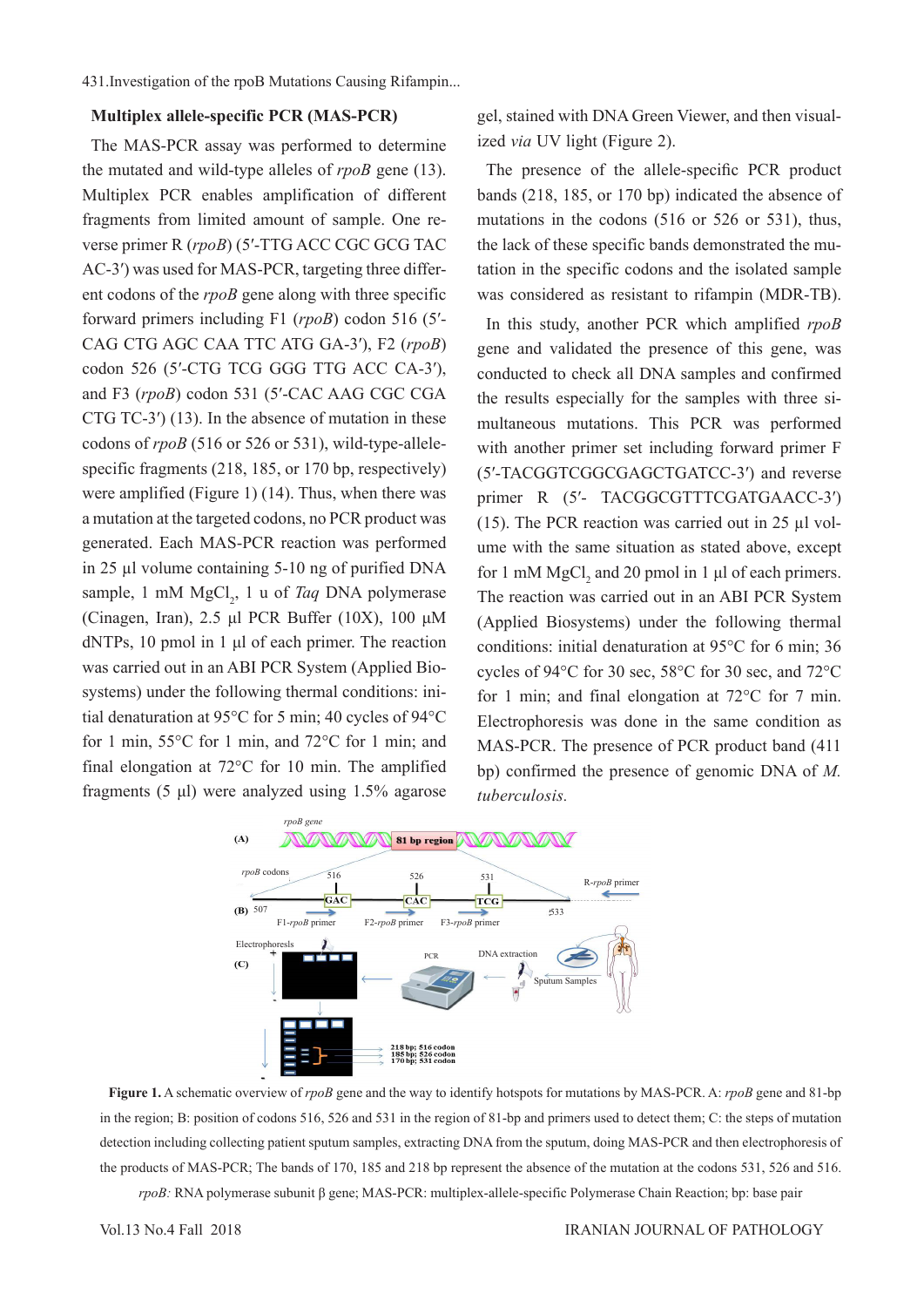

**Figure 2.** MAS-PCR products from clinical *M. tuberculosis* strains targeting three *rpoB* codons (lanes are presented left to right): Lane 1: mutaion in codon 526 (185 bp), and codon 516 (218 bp) ; Lane 2: no mutaion in codon 531 (170 bp), codon 526 (185 bp), and codon 516 (218 bp); Lane 3: DNA marker; Lane 4: mutaion in codon 531 (170 bp); Lane 5: mutaion in codon 531 (170 bp) and codon 526 (185 bp); and lane 6: mutaion in codon 531 (170 bp), codon 526 (185 bp), and codon 516 (218 bp). Products were analyzed using 1.5% agarose gel electrophoresis and visualized via UV light.

## **Results**

Mutations in *rpoB* 516, *rpoB* 526, and *rpoB* 531 in DNA positive samples (88 samples) were recognized using MAS-PCR method. Using MAS-PCR, 51 rifampin-resistant (57.96%) and 37 susceptible (40.04%) isolates were detected. The mutation in codons 516, 526, and 531 were detected in 12 isolates (13.63%), 34 isolates (38.63%), and 49 isolates (55.68%), respectively (Table 2). The MAS-PCR results demonstrated that the mutation with high frequency at codon 531 (55.68%) was followed by codons 526 (38.63%) and 516 (13.63%). Amongst the isolates, 21 isolates showed simultaneous mutation in codons 526 and 531 (23.86%), one isolate in codons 526 and 516 (1.13%), and none isolate in codons 531 and 516. Moreover, 11 isolates (12.5%) showed simultaneous mutations in all 3 foregoing codons. The PCR products were analyzed on 1.5% agarose gel electrophoresis and visualized *via* UV light. The 218, 185 and 170 bp bands represented the wild-type codons 516, 526, and 531, respectively (Figure 2). Furthermore, the second PCR results confirmed that the genomic DNA of *M. tuberculosis* was presented in all of the samples.

| resistant <i>M. tuberculosis</i> isolated from North-East of Iran. |                  |               |                |                      |         |         |  |  |
|--------------------------------------------------------------------|------------------|---------------|----------------|----------------------|---------|---------|--|--|
|                                                                    | <b>Mutations</b> |               | <b>Samples</b> | <b>Total Percent</b> |         |         |  |  |
| No mutation                                                        | None             |               | 37             | 42.046%              |         |         |  |  |
|                                                                    | 3 mutations      | $516+526+531$ | 11             | 12.50%               | 12.50%  |         |  |  |
| <b>With</b><br><b>Mutation</b>                                     | 2 mutations      | $526 + 531$   | 21             | 23.86%               | 24.996% | 57.954% |  |  |
|                                                                    |                  | $516 + 531$   | $\theta$       | $0.00\%$             |         |         |  |  |
|                                                                    |                  | $516 + 526$   |                | 1.136%               |         |         |  |  |
|                                                                    | 1 mutation       | 531           | 17             | 19.31%               | 20.446% |         |  |  |
|                                                                    |                  | 526           |                | 1.136%               |         |         |  |  |
|                                                                    |                  | 516           | $\theta$       | $0.00\%$             |         |         |  |  |
| <b>Total</b>                                                       |                  |               | 88             |                      | $100\%$ |         |  |  |

**Table 2.** The mutation frequency at 3 different loci of the rpoB gene in rifampinresistant *M. tuberculosis* isolated from North-East of Iran.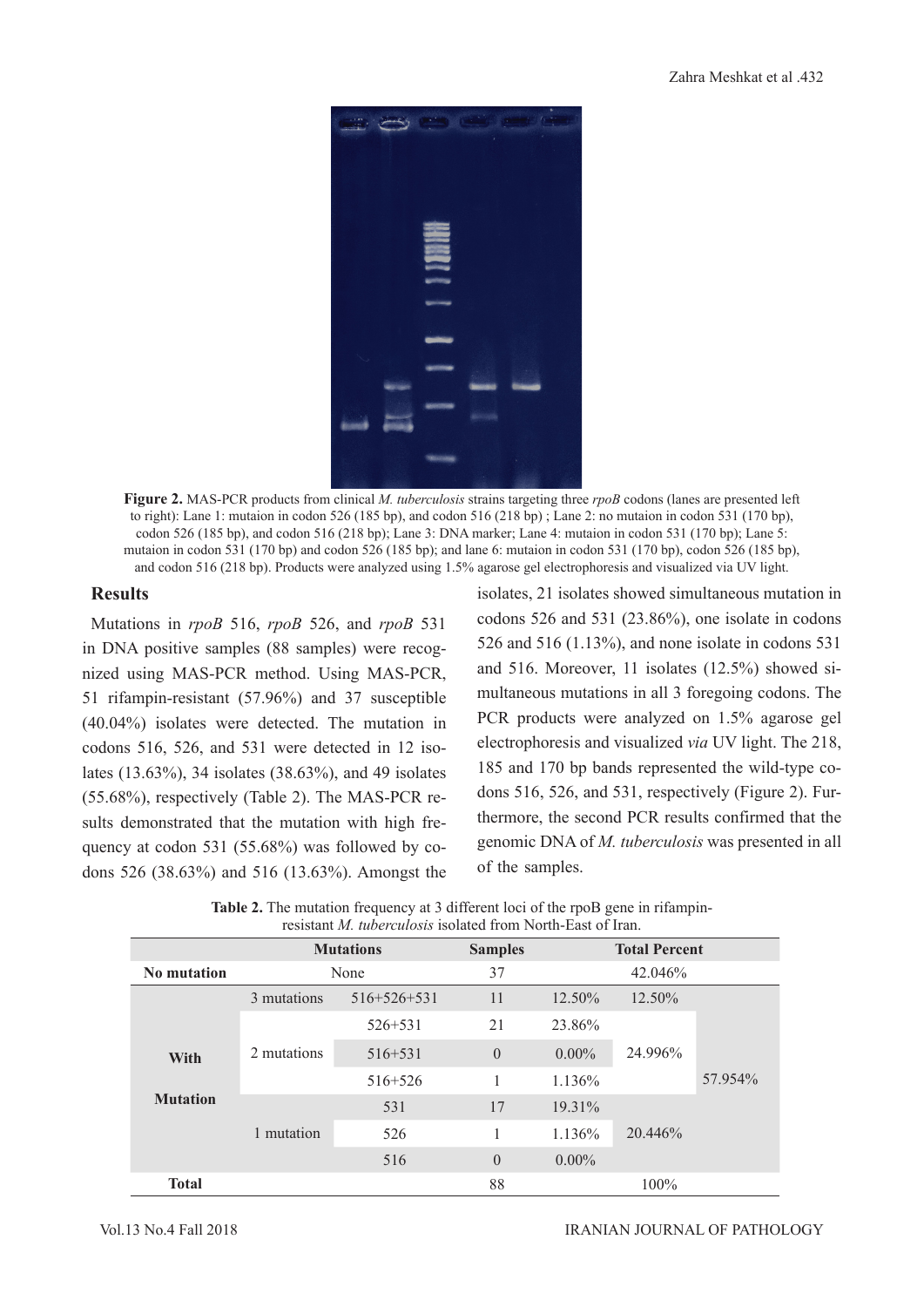#### **Discussion**

Based on the previous reports, rifampin resistance (more than 95%) was caused by at least a mutation in the RRDR of β-subunit of RNA polymerase (*rpoB*) gene. This achievement showed that the mutations in codon 531 followed by codon 526 and codon 516 were the most frequent mutations in RRDR of the *rpoB* gene (15, 16)

Also, previous studies reported the codon 526 as the most common site of mutation in rifampin resistant cases (17). The results of the current study, conducted on 88 samples isolated from the TB patients of North-East of Iran, demonstrated that 57.96% of samples had *rpoB* gene mutations in the short 81-bps region with codons mutations 531, 526 and 516 which 20.44%, 24.99%, and 12.50% of these mutations were single-, double-, and triple-codon mutations, respectively. The most abundant mutation was related to mutation in codon 531 (55.68%). According to WHO statistics, 140 per 100,000 of people in the world annually, and also, based on the Ministry of Health Tuberculosis and Leprosy Centre Management of Iran, 14.4 per hundred thousand of people in Iran were infected with TB (18, 19). Based on the results of this study, there is a high prevalence of multidrug-resistant *Mycobacterium tuberculosis* in North-East of Iran. Recognizing MDR-TB will be helpful in determining drugs and timely treatment regimens as anti-tuberculous therapy. In particular, the rapid detection of resistance to rifampin leads to choose an effective treatment with appropriate antibiotics to inhibit further outbreaks of resistance infection and create MDR and extensively drug-resistant (XDR) strains. Thus, it needs simple, rapid, inexpensive, and genetics-based assays targeting *rpoB* mutations to detect RIF-resistant *M. tuberculosis*. Particular methods described for the detection of *rpoB* mutations associated with RIF-resistance were PCR-single-strand conformation polymorphism, direct DNA sequencing, real-time PCR with fluorimetry, heteroduplex mobility, dot spot, RNA-RNA mismatch, PCR-based denaturing gradient gel electrophoresis (DGGE), MAS-PCR and some other methods (19, 20).

MAS-PCR assay uses several pairs of primers, which are specific for different DNA fragments. It is performed in one assay to amplify multiple specific target sequences. MAS-PCR has several applications related to the clinical diagnosis including pathogen identification, pathogen differentiation without extra analysis, recognizing mixed infections, SNP genotyping, mutation analysis, and identifying the existence of pathogens (minor) which cover the lack of conventional sequencing methods (21). Furthermore, the main advantages of MAS-PCR (one tube) as compared to the conventional PCR (several tubes) are cost, preparation, and analysis time, which are reduced in MAS-PCR. On the other hand, MAS-PCR approximately eliminates the limitations of microbiological culture such as time, cost, contamination and identifying one pathogen (22). Thus, MAS-PCR assay is a rapid and inexpensive molecular technique for detection of *M. tuberculosis* resistance to anti-tuberculous drugs, especially RIF22 and 38 (20, 23). Resistance to RIF serves as a surrogate marker for MDR-TB of *M. tuberculosis*. Also, *rpoB* gene with a mutation in the 81-bps hot spot region (codons 516, 526, and 531) is mainly correlated with the RIF resistance (13, 24).

Some studies conducted in Iran, showed high levels of resistance to rifampin (25, 26). Investigating the prevalence of resistance to rifampin in Iran was studied *via* MAS-PCR technique (27). In our study, the prevalence of two and three point mutations was 37.49% (33.88) samples. This prevalence for other studies was different: two studies in India showed 19.66% (23.117) and 48.57% (28). A study in Thailand (29) observed 5.2% and another study in China (30) showed 12.4% prevalence.

In the present study, 55.68 % of isolates had mutation in codon 531 of *rpoB* gene which was similar to other studies including 53% (Brazil) (30), 59.83% (Northern India) (31), 58% (Thailand) (29), 60% (India ) (32), 53% (Greece) (33), 59% (Italy ) (34) and 59% (India) (35), and was higher than other studies including 41% (36) and two studies conducted in Iran including 40% (37) and 26% (38). Furthermore, some studies reported a higher mutation ratio including the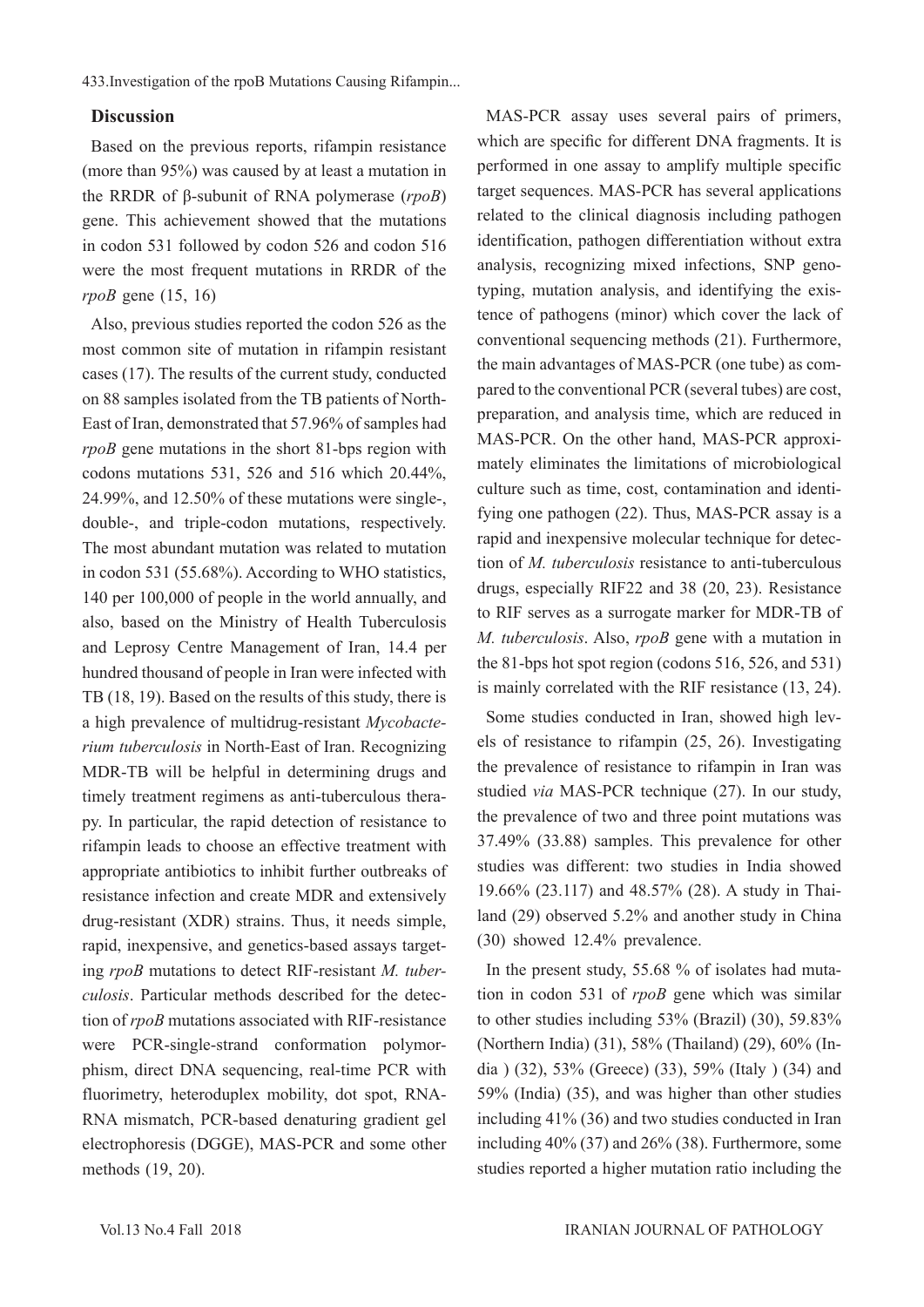studies conducted in South Africa (70.5%), northern Lima (68%), and Iran 63.3% (39). The mutation in codon 526 was observed among 38.63% of isolates which was similar to the results of the studies conducted in Italy (30%) (34), Japan (33%) (40) and USA 36% (41). Also, the frequency of mutation at codon 526 was much higher than the studies conducted in Iran (16.6%) (42), China (4%) (40), Greece (19%) (33), Brazil (19%) (43) and India (23%, 26%) (32, 36). The frequency of mutation in the codon 516 was higher (22.22%) than that of reported in other studies such as South Africa and East Asian countries (32, 40).

Moreover, the results of the current study were in accordance with the studies conducted in East of Asia (29). The worldwide frequencies of mutations in codons 531 and 526 ranged from 29% to 74% and 0% to 43%, respectively (44). Thus, our reported frequencies were in accordance with those reported from other locations. Also, the results of this study showed

## **References**

- 1. Nazarzadeh Zaree N, Nassirabady N, Tajbakhsh A. Antimicrobial susceptibility profiles of environmental Enterobacteriaceae isolates from Karun River, Iran. Int J Enteric Pathog. 2014;2(2):e16831. [https://doi.org/10.17795/](http://enterpathog.abzums.ac.ir/Abstract/16831) [ijep16831](http://enterpathog.abzums.ac.ir/Abstract/16831)
- 2. The Lancet Infectious D. Time for global political action on antimicrobial resistance. Lancet Infect Dis. 2016;16(10):1085. [https://doi.](https://www.thelancet.com/journals/laninf/article/PIIS1473-3099(16)30341-3/fulltext) [org/10.1016/S1473-3099\(16\)30341-3](https://www.thelancet.com/journals/laninf/article/PIIS1473-3099(16)30341-3/fulltext)
- 3. Schon T, Miotto P, Koser CU, Viveiros M, Bottger E, Cambau E. Mycobacterium tuberculosis drug-resistance testing: challenges, recent developments and perspectives. Clin Microbiol Infect. 2017;23(3):154-60. [https://doi.org/10.1016/j.cmi.2016.10.022](https://www.clinicalmicrobiologyandinfection.com/article/S1198-743X(16)30511-0/fulltext) PMID: [27810467](https://www.ncbi.nlm.nih.gov/pubmed/27810467)
- 4. Sgaragli G, Frosini M. Human Tuberculosis I. Epidemiology, Diagnosis and Pathogenetic Mechanisms. Curr Med Chem. 2016;23(25):2836-2873. [https://doi.org/10.21](http://www.eurekaselect.com/143098/article) [74/0929867323666160607222854](http://www.eurekaselect.com/143098/article)
- 5. Zignol M, van Gemert W, Falzon D, Sismani-

that the most frequent mutations in RRDR of the *rpoB* gene were in accordance with codon 531 followed by codon 526 and codon 516, whereas, the study of Velayati *et* al. in Iran showed that the second frequent mutation was observed in codon 516 (10.8%) (39).

In conclusion, we showed that the frequency of the drug resistance to rifampin in North-East of Iran was high and besides, we illustrated the role of MAS-PCR procedure that speeds up the implementation of resistance assays that is inexpensive, easy to carry out and interpret, and needs routine standard PCR and agarose standard gel electrophoresis in healthcare centers. Therefore, quickly genotyping with this technique is suggested to be considered as an effective treatment for tuberculosis patients to consequently prevent the development of drug-resistant strains of Mycobacterium in this region.

## **Conflict of interest**

The authors declare that there is no conflict of interest regarding the publication of this article.

- dis C, Glaziou P, Floyd K, et al. Surveillance of anti-tuberculosis drug resistance in the world: an updated analysis, 2007-2010. Bull World Health Organ. 2012;90(2):111-9D. https://doi. org/10.2471/BLT.11.092585 PMID: [22423162](https://www.ncbi.nlm.nih.gov/pubmed/22423162)
- 6. Horng YT, Jeng WY, Chen YY, Liu CH, Dou HY, Lee JJ, et al. Molecular analysis of codon 548 in the rpoB gene involved in Mycobacterium tuberculosis resistance to rifampin. Antimicrob Agents Chemother. 2015;59(3):1542-1548. [https://dx.doi.org/10.1128%2FAAC.04374-14](https://aac.asm.org/content/59/3/1542)  PMID: [25534743](https://www.ncbi.nlm.nih.gov/pubmed/25534743)
- 7. Wang R, Yin YJ, Wang F, Li M, Feng J, Zhang HM, et al. Crystal structures and site-directed mutagenesis of a mycothiol-dependent enzyme reveal a novel folding and molecular basis for mycothiol-mediated maleylpyruvate isomerization. J Biol Chem. 2007;282(22):16288 294. [https://doi.org/10.1074/jbc.M610347200](http://www.jbc.org/content/282/22/16288) PMID: [17428791](https://www.ncbi.nlm.nih.gov/pubmed/17428791)
- 8. Cavusoglu C, Hilmioglu S, Guneri S, Bilgic A. Characterization of rpoB mutations in rifampinresistant clinical isolates of Mycobacterium tuberculosis from Turkey by DNA sequencing and line probe assay. J Clin Microbiol.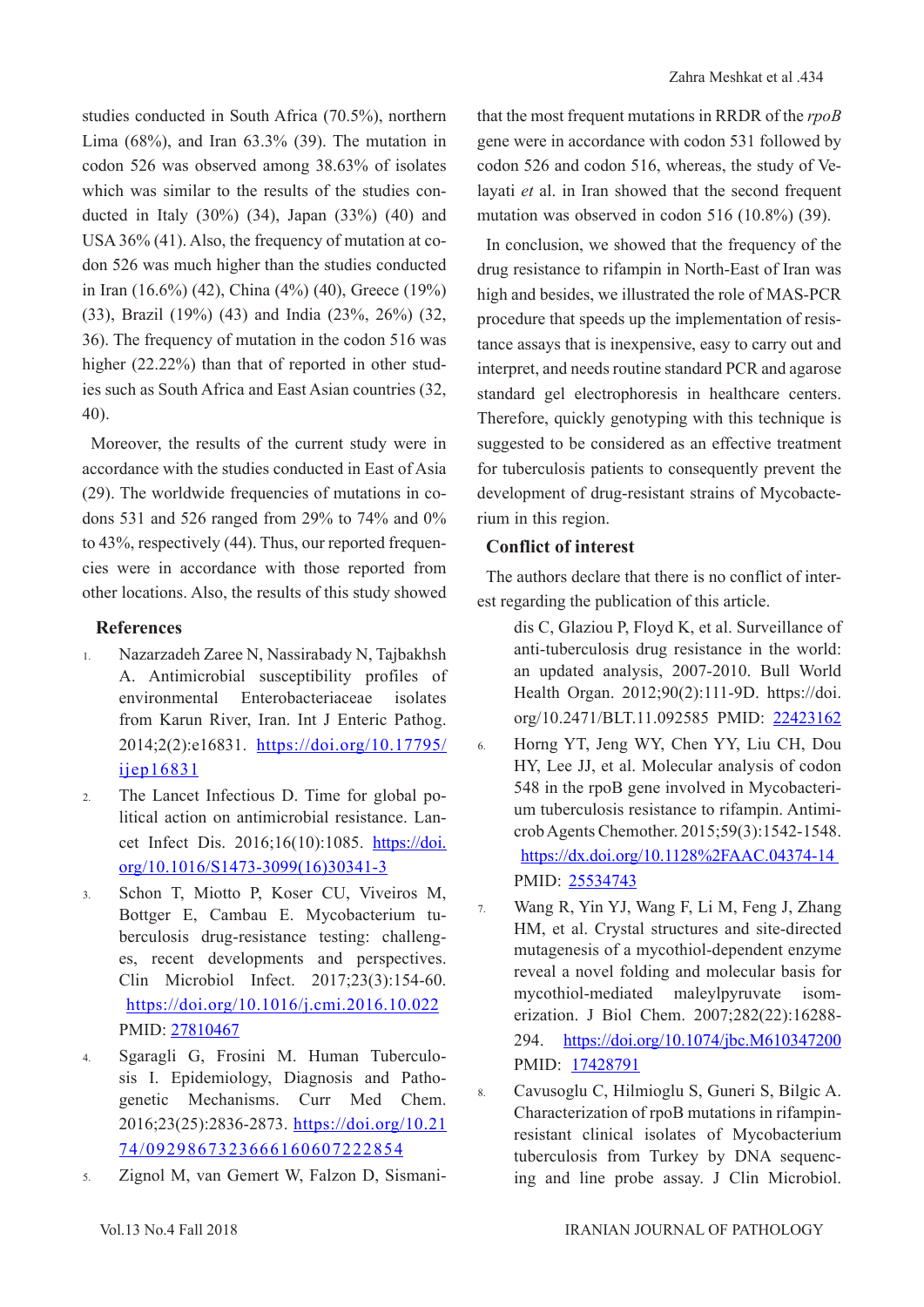2002;40(12):4435-8. [https://doi.org/10.1128/](https://jcm.asm.org/content/40/12/4435) [JCM.40.12.4435-4438.2002](https://jcm.asm.org/content/40/12/4435) PMID: [12454132](https://www.ncbi.nlm.nih.gov/pubmed/12454132)

- 9. Caws M, Drobniewski FA. Molecular techniques in the diagnosis of Mycobacterium tuberculosis and the detection of drug resistance. Annals of the New York Academy of Sciences. 2001;953(1):138-45.
- 10. Laszlo A, Rahman M, Raviglione M, Bustreo F. Quality assurance programme for drug susceptibility testing of Mycobacterium tuberculosis in the WHO/IUATLD Supranational Laboratory Network: first round of proficiency testing. Int J Tuberc Lung Dis. 1997;1(3):231-8. PMID: [9432369](https://www.ncbi.nlm.nih.gov/pubmed/9432369)
- 11. Mirbagheri SZ, Meshkat Z, Naderinasab M, Ghadamsoltani T, Rostami S, Heravi MM, et al. Frequency of Beijing family of Mycobacterium tuberculosis in Mashhad, Northeast of Iran. Arch Med Lab Sci. 2016;2(3).
- 12. Razanamparany VR, Quirin R, Rapaoliarijaona A, Rakotoaritahina H, Vololonirina EJ, Rasolonavalona T, et al. Usefulness of restriction fragment length polymorphism and spoligotyping for epidemiological studies of Mycobacterium bovis in Madagascar: Description of new genotypes. Vet Microb. 2005;114(1-2):115-122. [https://doi.org/10.1016/j.vetmic.2005.11.057](https://www.sciencedirect.com/science/article/pii/S0378113505004438?via%3Dihub)  PMID: [16384662](https://www.ncbi.nlm.nih.gov/pubmed/16384662)
- 13. Mokrousov I, Otten T, Vyshnevskiy B, Narvskaya O. Allele-specific rpoB PCR assays for detection of rifampin-resistant Mycobacterium tuberculosis in sputum smears. Antimicrob Agents Chemother. 2003;47(7):2231-5. [https://](https://aac.asm.org/content/47/7/2231) [doi.org/10.1128/AAC.47.7.2231-2235.2003](https://aac.asm.org/content/47/7/2231)  PMID: [12821473](https://www.ncbi.nlm.nih.gov/pubmed/12821473)
- 14. Thirumurugan R, Kathirvel M, Vallayyachari K, Surendar K, Samrot AV, Muthaiah M. Molecular analysis of rpoB gene mutations in rifampicin resistant Mycobacterium tuberculosis isolates by multiple allele specific polymerase chain reaction in Puducherry, South India. J Infect Public Health. 2015;8(6):619- 25. [https://doi.org/10.1016/j.jiph.2015.05.003](https://www.jiph.org/article/S1876-0341(15)00100-8/fulltext) PMID: [26117709](https://www.ncbi.nlm.nih.gov/pubmed/26117709)
- 15. Titov LP, Zakerbostanabad S, Slizen V, Surkova L, Taghikhani M, Bahrmand A. Molecular characterization of rpoB gene mutations in rifam-

picine-resistant Mycobacterium tuberculosis isolates from tuberculosis patients in Belarus. Biotechnol J. 2006;1(12):1447-52. [https://doi.](https://onlinelibrary.wiley.com/doi/abs/10.1002/biot.200600153) [org/10.1002/biot.200600153](https://onlinelibrary.wiley.com/doi/abs/10.1002/biot.200600153) PMID: [17124704](https://www.ncbi.nlm.nih.gov/pubmed/17124704)

- 16. Ramaswamy S, Musser JM. Molecular genetic basis of antimicrobial agent resistance in Mycobacterium tuberculosis: 1998 update. Tuber Lung Dis. 1998;79(1):3-29. [https://doi.](https://www.sciencedirect.com/science/article/pii/S0962847998900028?via%3Dihub) [org/10.1054/tuld.1998.0002](https://www.sciencedirect.com/science/article/pii/S0962847998900028?via%3Dihub) PMID: [10645439](https://www.ncbi.nlm.nih.gov/pubmed/10645439)
- 17. Sharma M, Sethi S, Mishra B, Sengupta C, Sharma SK. Rapid detection of mutations in rpoB gene of rifampicin resistant Mycobacterium tuberculosis strains by line probe assay. Indian J Med Res. 2003;117:76-80. PMID: [12931842](https://www.ncbi.nlm.nih.gov/pubmed/12931842)
- 18. Nasehi M, Mirhaghani L. National tuberculosis control guide. 2nd. Tehran: Andishmand Publisher. 2009:5-21.
- 19. Najafi Vosogh R, Roshanaei G, Khazaei S, Safari M, Zahiri A, Bothaei J. Study of Tuberculosis epidemiology and its affected factors in Hamadan province, during the years 2007- 2013. PSJl. 2015;14(1):64-71.
- 20. Garcia de Viedma D. Rapid detection of resistance in Mycobacterium tuberculosis: a review discussing molecular approaches. Clin Microbiol Infect. 2003;9(5):349-59. [https://](https://www.clinicalmicrobiologyandinfection.com/article/S1198-743X(14)63128-1/fulltext) [doi.org/10.1046/j.1469-0691.2003.00695.x](https://www.clinicalmicrobiologyandinfection.com/article/S1198-743X(14)63128-1/fulltext) PMID: [12848747](https://www.ncbi.nlm.nih.gov/pubmed/12848747)
- 21. Phuektes P, Mansell PD, Browning GF. Multiplex polymerase chain reaction assay for simultaneous detection of Staphylococcus aureus and streptococcal causes of bovine mastitis. J Dairy Sci. 2001;84(5):1140-8. [https://doi.org/10.3168/](https://www.journalofdairyscience.org/article/S0022-0302(01)74574-2/pdf) [jds.S0022-0302\(01\)74574-2](https://www.journalofdairyscience.org/article/S0022-0302(01)74574-2/pdf) PMID: [11384040](https://www.ncbi.nlm.nih.gov/pubmed/11384040)
- 22. Markoulatos P, Siafakas N, Moncany M. Multiplex polymerase chain reaction: a practical approach. J Clin Lab Anal. 2002;16(1):47- 51. [https://doi.org/10.1002/jcla.2058](https://onlinelibrary.wiley.com/doi/abs/10.1002/jcla.2058) PMID: [11835531](https://www.ncbi.nlm.nih.gov/pubmed/11835531)
- 23. Yang Z, Durmaz R, Yang D, Gunal S, Zhang L, Foxman B, et al. Simultaneous detection of isoniazid, rifampin, and ethambutol resistance of Mycobacterium tuberculosis by a single multiplex allele-specific polymerase chain reaction (PCR) assay. Diagn Microbiol Infect Dis. 2005;53(3):201-8. [https://doi.org/10.1016/j.di-](https://www.sciencedirect.com/science/article/pii/S0732889305001549?via%3Dihub)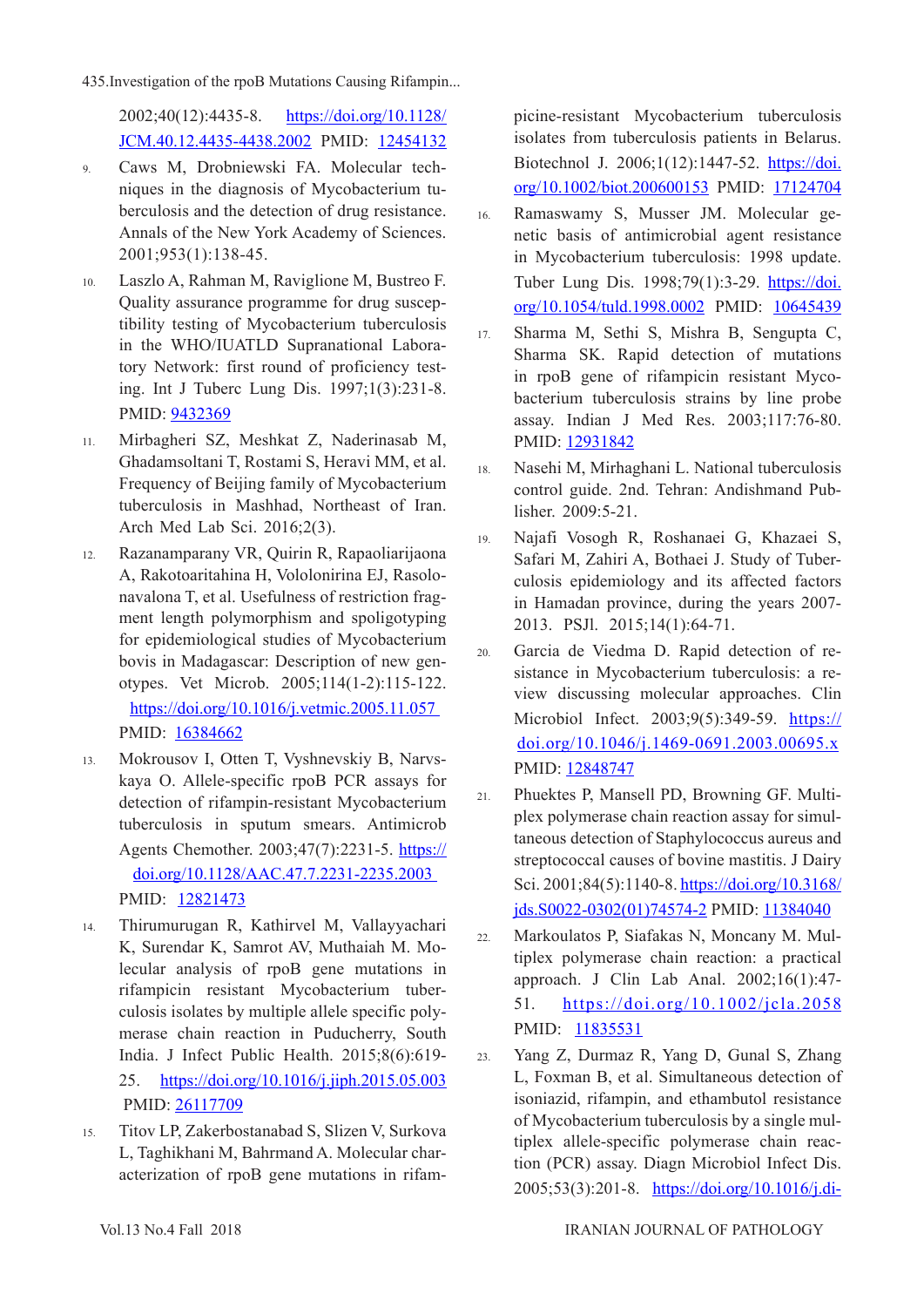[agmicrobio.2005.06.007](https://www.sciencedirect.com/science/article/pii/S0732889305001549?via%3Dihub) PMID: [16243477](https://www.ncbi.nlm.nih.gov/pubmed/16243477)

- 24. Shi X, Zhang C, Shi M, Yang M, Zhang Y, Wang J, et al. Development of a single multiplex amplification refractory mutation system PCR for the detection of rifampin-resistant Mycobacterium tuberculosis. Gene. 2013;530(1):95-9. [https://doi.org/10.1016/j.gene.2013.07.060](https://www.sciencedirect.com/science/article/pii/S0378111913009682?via%3Dihub)  PMID: [23968719](https://www.ncbi.nlm.nih.gov/pubmed/23968719)
- 25. Javid SN, Ghaemi EA, Amirmozaffari N, Rafiee S, Moradi A, Dadgar T. Detection of Isoniazid and Rifampin Resistant Strain of Mycobacterium Tuberculosis Isolated from patients in Golestan province (North of Iran). Medical Laboratory Journal. 2009;3(1).
- 26. Livani S, Mirinargesi M, Nemati-Shoja E, Rafiei S, Taziki M, Tabarraei A. Prevalence ofMultidrug Resistant Mycobacterium tuberculosis by Mycobacteria growth indicator tube in Golestan province, North of Iran. mljgoums. 2011;5(2):7-14.
- 27. El-Hajj HH, Marras SA, Tyagi S, Kramer FR, Alland D. Detection of Rifampin Resistance inMycobacterium tuberculosis in a Single Tube with Molecular Beacons. J Clin Microbiol. 2001;39(11):4131-4137. [https://dx.doi.](https://jcm.asm.org/content/39/11/4131) [org/10.1128%2FJCM.39.11.4131-4137.2001](https://jcm.asm.org/content/39/11/4131) PMID: [11682541](https://www.ncbi.nlm.nih.gov/pubmed/11682541)
- 28. Srivastava K, Das R, Jakhmola P, Gupta P, Chauhan DS, Sharma VD, et al. Correlation of mutations detected by INNO-LiPA with levels of rifampicin resistance in Mycobacterium tuberculosis. Indian J Med Res. 2004;120(2):100- 105. PMID: [15347859](https://www.ncbi.nlm.nih.gov/pubmed/15347859)
- 29. Prammananan T, Cheunoy W, Taechamahapun D, Yorsangsukkamol J, Phunpruch S, Phdarat P, et al. Distribution of rpoB mutations among multidrug‐resistant Mycobacterium tuberculosis (MDRTB) strains from Thailand and development of a rapid method for mutation detection. Clin Microbiol Infect. 2008;14(5):446-453. [https://doi.org/10.1111/](https://www.clinicalmicrobiologyandinfection.com/article/S1198-743X(14)60937-X/fulltext) [j.1469-0691.2008.01951.x](https://www.clinicalmicrobiologyandinfection.com/article/S1198-743X(14)60937-X/fulltext) PMID: [18294243](https://www.ncbi.nlm.nih.gov/pubmed/18294243)
- 30. Huang H, Jin Q, Ma Y, Chen X, Zhuang Y. Characterization of rpoB mutations in rifampicin-resistant Mycobacterium tuberculosis isolated in China. Tuberculosis. 2002;82(2-3):79- 83. [https://doi.org/10.1054/tube.2002.0326](https://www.tuberculosisjournal.com/article/S1472-9792(02)90326-4/pdf)
- 31. Gupta A, Prakash P, Singh SK, Anupurba S. Rapid Genotypic Detection of rpoB and katG Gene Mutations in Mycobacterium tuberculosis Clinical Isolates from Northern India as Determined by MAS‐PCR. J Clin Lab Anal. 2013;27(1):31-7. [https://doi.org/10.1002/](https://onlinelibrary.wiley.com/doi/abs/10.1002/jcla.21558) [jcla.21558](https://onlinelibrary.wiley.com/doi/abs/10.1002/jcla.21558) PMID: [23325741](https://www.ncbi.nlm.nih.gov/pubmed/23325741)
- 32. Patra SK, Jain A, Sherwal BL, Khanna A. Rapid Detection of Mutation in RRDR of rpo B Gene for Rifampicin Resistance in MDR-Pulmonary Tuberculosis by DNA Sequencing. Indian J Clin Biochem. 2010;25(3):315- 8. [https://doi.org/10.1007/s12291-010-0065-3](https://link.springer.com/article/10.1007%2Fs12291-010-0065-3) PMID: [21731205](https://www.ncbi.nlm.nih.gov/pubmed/21731205)
- 33. Matsiota-Bernard P, Vrioni G, Marinis E. Characterization of rpoB mutations in rifampinresistant clinical Mycobacterium tuberculosisIsolates from Greece. J Clin Microbiol. 1998;36(1):20-3. PMID: [9431913](https://www.ncbi.nlm.nih.gov/pubmed/9431913)
- 34. Pozzi G, Meloni M, Iona E, Orru G, Thoresen OF, Ricci ML, et al. rpoB mutations in multidrug-resistant strains of Mycobacterium tuberculosis isolated in Italy. J Clin Microbiol. 1999;37(4):1197-9. PMID: [10074552](https://www.ncbi.nlm.nih.gov/pubmed/10074552)
- 35. Suresh N, Singh UB, Arora J, Pant H, Seth P, Sola C, et al. rpoB gene sequencing and spoligotyping of multidrug-resistant Mycobacterium tuberculosis isolates from India. Infect Genet Evol. 2006;6(6):474-83. [https://](https://www.sciencedirect.com/science/article/pii/S1567134806000359?via%3Dihub) [doi.org/10.1016/j.meegid.2006.03.001](https://www.sciencedirect.com/science/article/pii/S1567134806000359?via%3Dihub) PMID: [16621726](https://www.ncbi.nlm.nih.gov/pubmed/16621726)
- 36. Sharma S, Madan M. Detection of mutations in rpoB gene of clinically isolated M. tuberculosis by DNA sequencing. Mycobact Dis. 2014;4(4). [https://doi.org/10.4172/2161-1068.1000156](https://www.omicsonline.org/open-access/detection-of-mutations-in-rpob-gene-of-clinically-isolated-m-tuberculosis-by-dna-sequencing-2161-1068.1000156.php?aid=26227)
- 37. Ostadzadeh F, Nouri S, Ghalami M. Identification of polymorphism in rpoB gene (a marker of gene resistance to rifampin drug) in mycobacterium tuberculosis isolated from patients in Tehran. Med Sci. 2011;21(1):24-31.
- 38. Zakerbostanabad S, Noghanian M, Graviss AE, Bahrmand AR, Titov PL, Nojoumi SA. Multiple mutations in the rpoB gene of Mycobacterium tuberculosis isolates correlate with high level of resistance to rifampicin in patients with active pulmonary tuberculosis in Afghanistan border of Iran. AJMR. 2008;2(4):95-102.